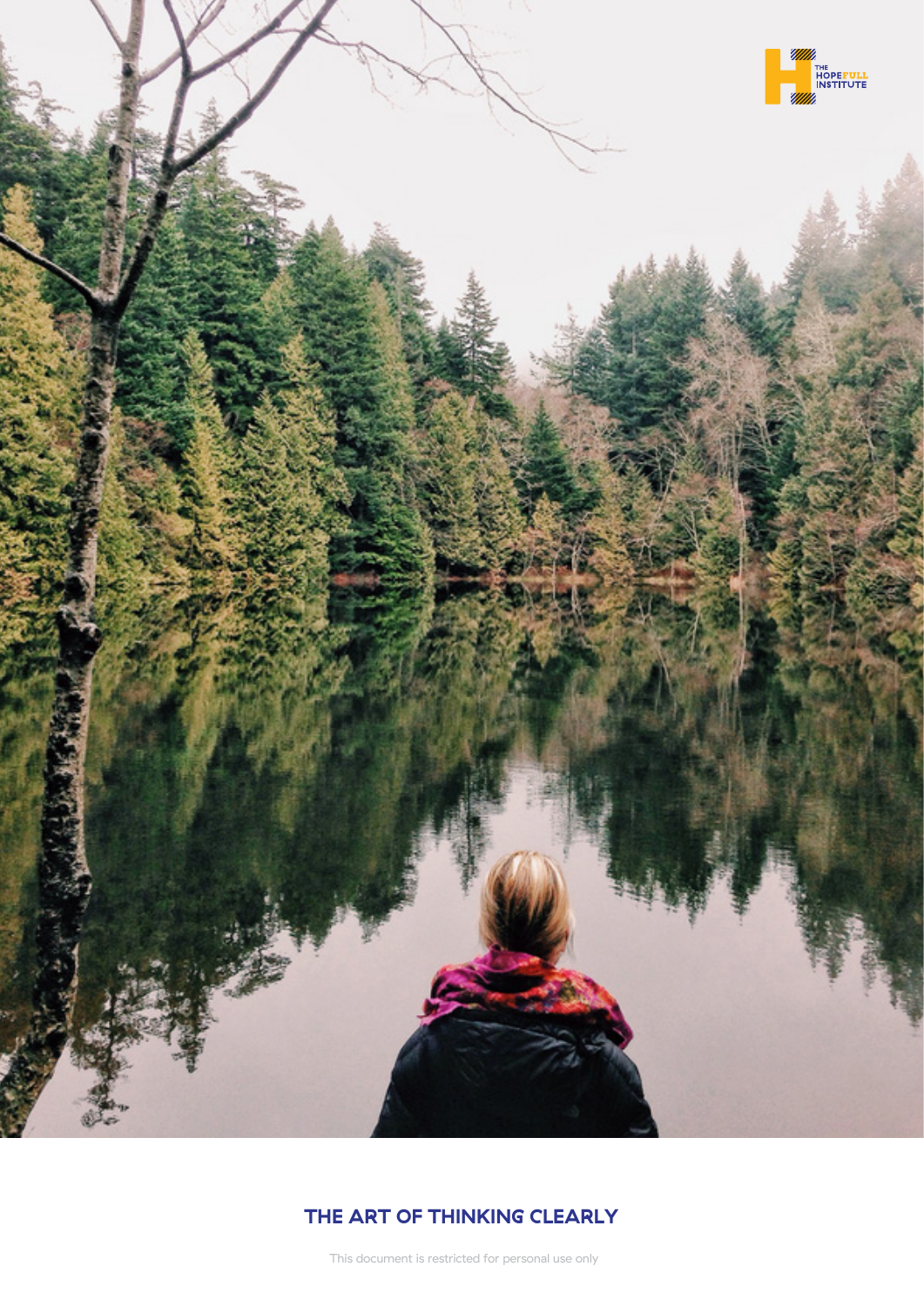





**INTERNATIONAL BESTSELLER** 



With The Art of Thinking Clearly, novelist and entrepreneur Rolf Dobelli gives you the rundown on how to always make the right decisions.

The Art of Thinking Clearly

By Rolf Dobelli

We all make little mistakes in the way we think every day. With Dobelli's advice, you can learn how to spot what he describes as "cognitive errors" and start thinking more clearly.

The Art of Thinking Clearly is an eye-opening look at human psychology and reasoning. It is essential reading for anyone who wants to avoid those cognitive errors and make better choices in all aspects of their lives.

Whether it's investing too much time in a pointless endeavour, continuing with an action you knew was bad for you or paying too much for something, you are making simple errors in your day-to-day thinking. In easy to digest, bite-sized chunks, Dobelli outlines 99 different types of errors and how to combat them.

With advice that relates back to everyday life, Dobelli's 99 short chapters are readable and engaging. The Art of Thinking Clearly includes thorough research and is incredibly helpful if you want to improve your way of thinking or simply learn more about the incredible human mind.



**"Assume that your worldview is not borne by the public. More than that: Do not assume that those who think differently are idiots. Before you distrust them, question your own assumptions."**

**"We are drunk on our own ideas. To sober up, take a step back every now and then and examine their quality in hindsight. Which of your ideas from the past ten years were truly outstanding? Exactly."**

**"The human brain seeks patterns and rules. In fact, it takes it one step further: If it finds no familiar patterns, it simply invents some."**

**"You have to stick within what I call your circle of competence. You have to know what you understand and what you don't understand. It's not terribly important how big the circle is. But it is terribly important that you know where the perimeter is."**

**"We prefer wrong information to no information."**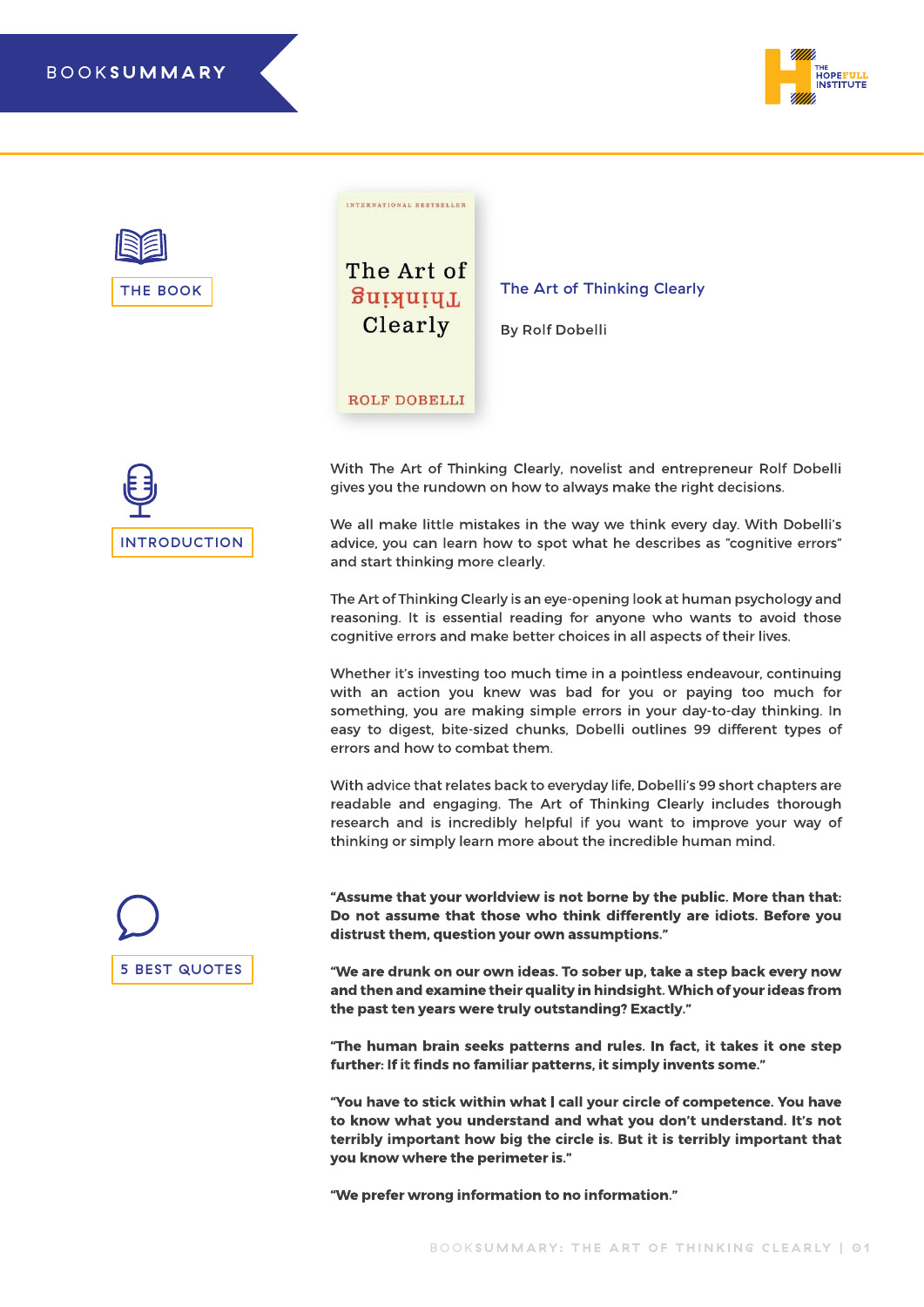



The Art of Thinking Clearly has 99 big ideas but here are eight of my favourite ones. :

#### 1. ABANDON THE IRRATIONAL

Rolf Dobelli shares that we can all make huge leaps by abandoning irrationality. There is no need for fancy gadgets, cunning, new ideas or frantic hyperactivity, simply a stronger adherence to what's rational. By being more rational and thoughtful, we can avoid all the pitfalls of cognitive errors that come about from our faulty human brains. Evolution has trained our brains to think in ways that are no longer useful in a modern world. It is vital we all learn to understand these flaws in our thinking and to combat them with a more rational approach.

#### 2. DON'T JUDGE DECISIONS BY THEIR OUTCOMES

Judge your decisions on their merits. Sometimes you may make the right decision but things still won't work out. This doesn't mean you were wrong. On the other hand, just because something worked out didn't mean the right decision was made. There may be any number of factors that contributed to the success of your day or a project you have been working on. Don't try to break down every single event into basic cause and effect. All events in life are complex and multifaceted!

#### 3. YOU HAVE LESS CONTROL THAN YOU THINK

We tend to believe that we are in control of our destinies but by wearing your lucky underpants on exam day, or even pushing the button at a pedestrian crossing, you are overestimating your control over the world. Once you are aware of exactly what you can and can't control, you can stop wasting time and energy in trying to fight the inevitable. Change what you can and accept what you can't.

#### 4. AVOID FALSE VALUES

Humans are not very good at accurately valuing things. We are fooled by the appearance of scarcity, by competition, and by sentimental implications among other problems. It is important to be aware of what something is actually worth and not just what it appears to be worth. A good example is property auctions. Many times people pay more than the value of an item because the price is driven up by competition and a desire to win. Just because someone else is willing to spend big does not mean that the item is any more valuable.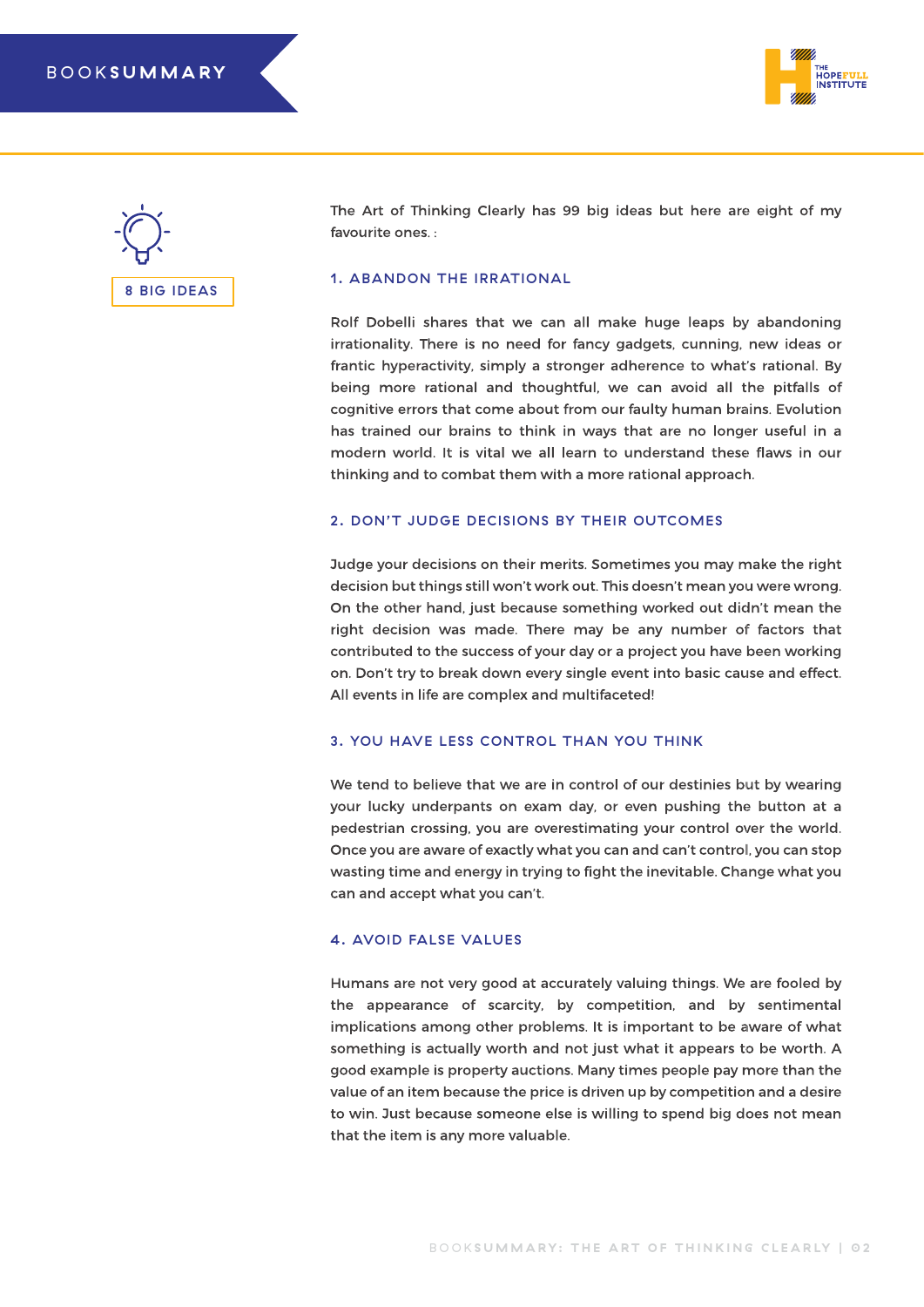



#### 5. ADMIT YOUR LIMITATIONS

Dobelli encourages living within your 'circle of competence'. This means understanding that you are not an expert on everything. You have a circle of your own expertise where you will know best. He reminds you that this circle may be a lot smaller than you expect. Once you understand your circle of competence, you will be clearer on the areas where your intuition will serve you best. In all other areas: be rational.

#### 6. DON'T FOOL YOURSELF

One of the greatest failings of the human mind is cognitive dissonance. In a nutshell, this is our ability to reason that we made the right decision despite all the signs that we were wrong. It is the way that we find little reassurances that the way we want things to be is exactly how things are. The best-known example is Aesop's tale of The Fox and the Grapes. When a fox can't reach some tempting grapes on a high vine, he reasons that they were sour anyway. Against all logic, the fox convinced himself that the grapes were no good simply because he couldn't have them. While it is not wise to dwell on the grapes you can't have, it is also wrong to ignore logic and reason to make yourself feel better.

#### 7. HOLD ONTO INTUITION

As we have seen with the 'circle of competence', there are times when you can resort to your intuition. Spending too much time on inconsequential decisions is more irrational than thinking them through. If a problem or decision is serious and may have significant consequences, this is the time to pull out your rational tool kit and work through the problem. If it is a small decision with little consequence, use your intuition and make a decision. For example: there is no need to spend 30 minutes assessing whether to order lasagna or bolognese! Choose the one you feel like and dedicate your time to more consequential matters.

#### 8. 'VIA NEGATIVA'

When Michaelangelo was asked how he created his famous statue of David so perfectly, he replied, "It's simple, I removed everything that is not David." Rolf Dobelli advises you use this same technique, known as via negativa, or 'remove the negative'. He writes, "We cannot say what brings us success. We can pin down only what blocks or obliterates success." We should strive to remove obstacles so we can find our way. Cut away all that is unnecessary and counterproductive and you will discover the best path to your goal. In other words, eliminate the negative so the positive can be revealed.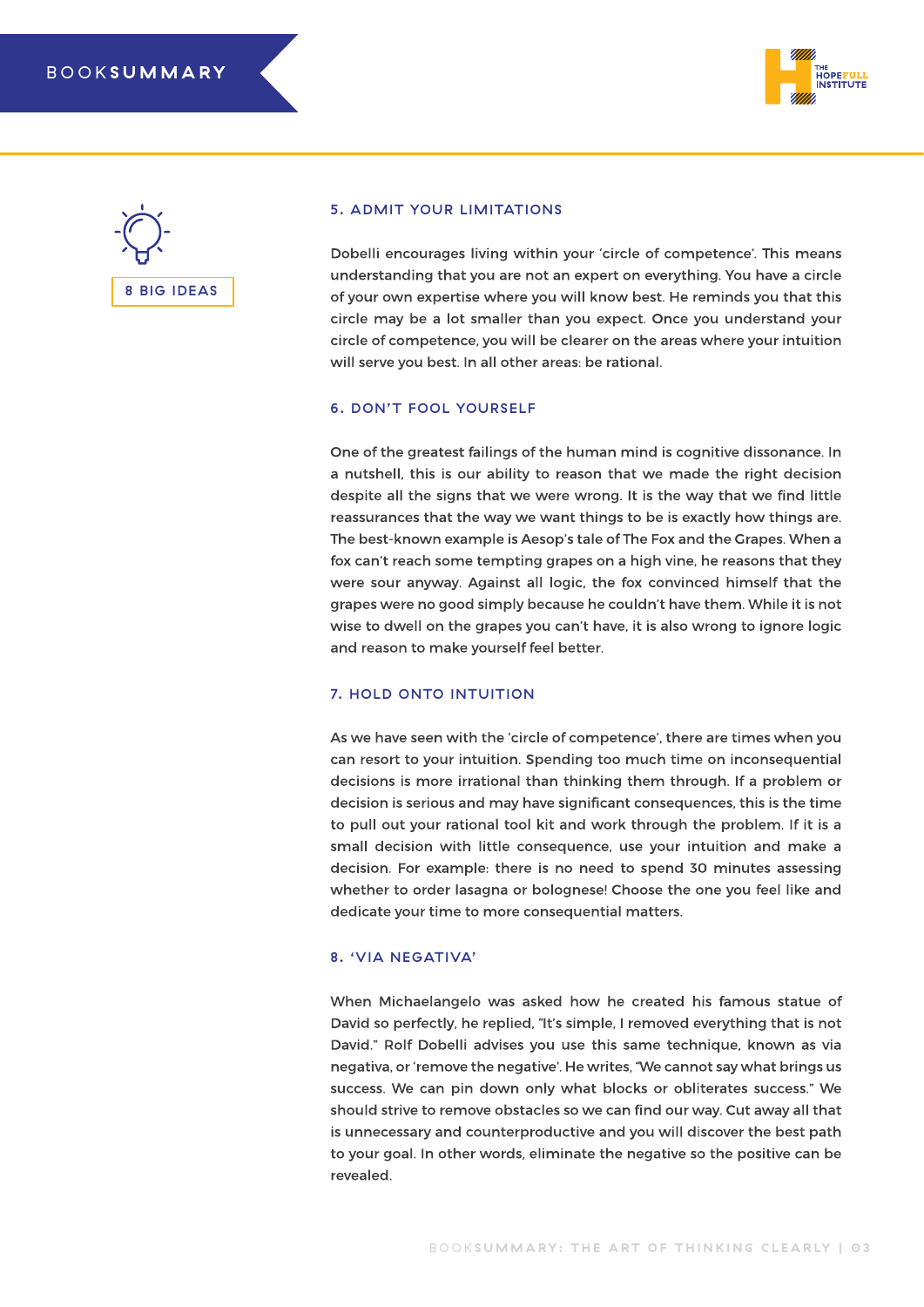



Here are three action steps to help in achieving more rational thinking from Rolf Dobelli:

#### 1. BE RATIONAL

Make sure you are aware of the many ways that our brains let us down. Whenever you have a major decision to make, step back and walk it through rationally. Check that you aren't falling for any of the traps set by our own minds.

#### 2. KNOW YOUR LIMITATIONS

Knowing your 'circle of competence' will let you know how much you know. You are not an expert on everything—no one is. When you are inside your circle of competence, you may be able to make more intuitive decisions based on your comprehensive knowledge. At other times, be rational.

#### 3. KNOW WHEN TO USE YOUR INTUITION

Part of being rational is also knowing when to relax. Spending 30 minutes deciding which jumper to wear is not a sensible use of your time. Understanding when the consequences merit deep consideration or snap decision is key to thinking clearly.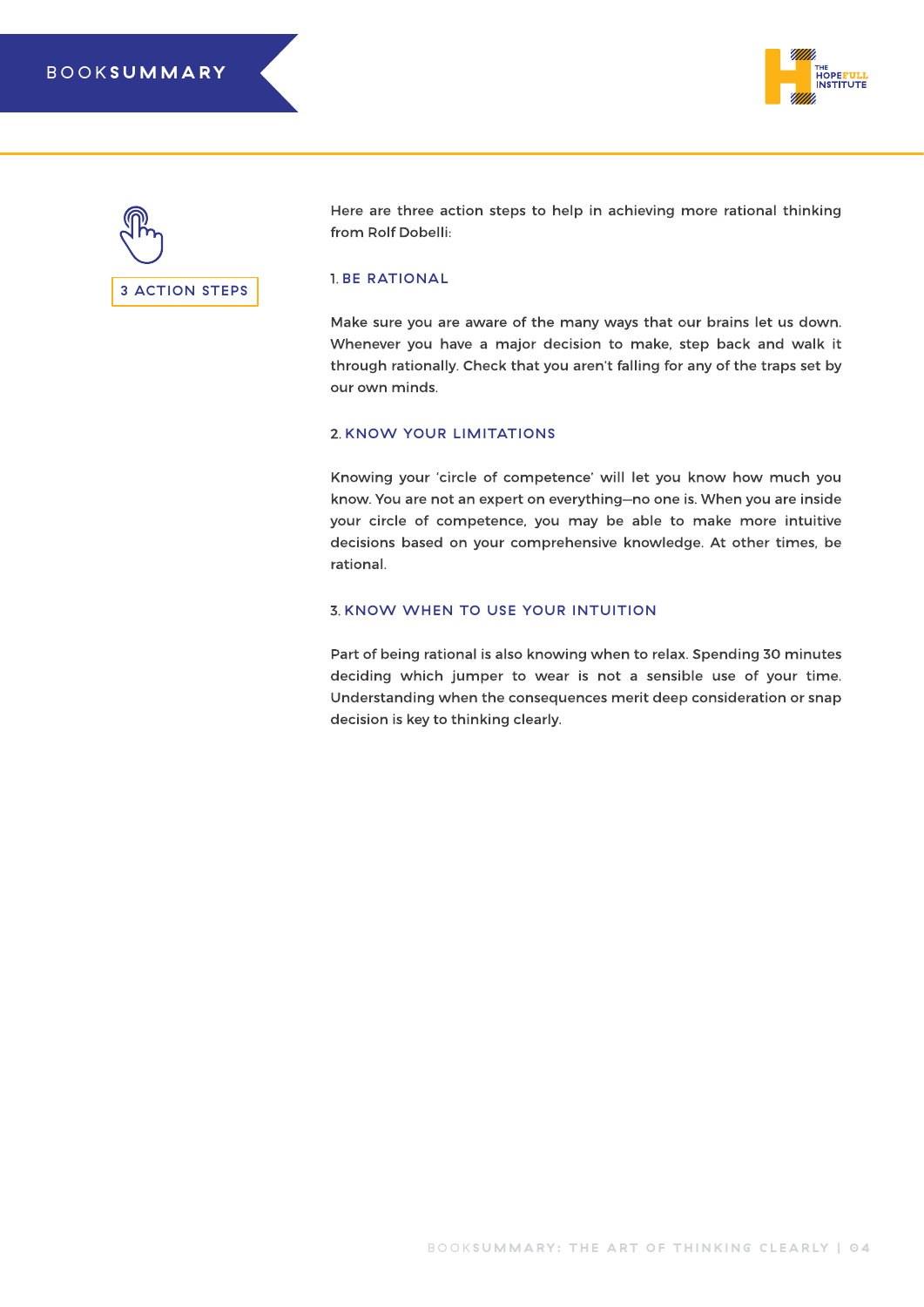### BOOK **SUMMARY**





The Art of Thinking Clearly is a message in rational thinking. Rolf Dobelli's lesson is to think clearly and rationally about the big decisions in your life.

Take the via negativa path and eliminate the negative until only the positive remains. Rather than seeking success, seek out whatever is blocking your success and remove it.

Approach problems with reason and rationality and understand your limitations. Don't try to change what is outside your reach or ability. Accept what you can't change and work on what you can.

Ultimately, over 99 steps, Dobelli gives this advice; for the big decisions that may have big consequences use reason and be as rational as you can. For the small decisions (like regular or diet Pepsi, sparkling or flat water) use your intuition. This means you can spend your time on what matters and stop wasting time on what doesn't.